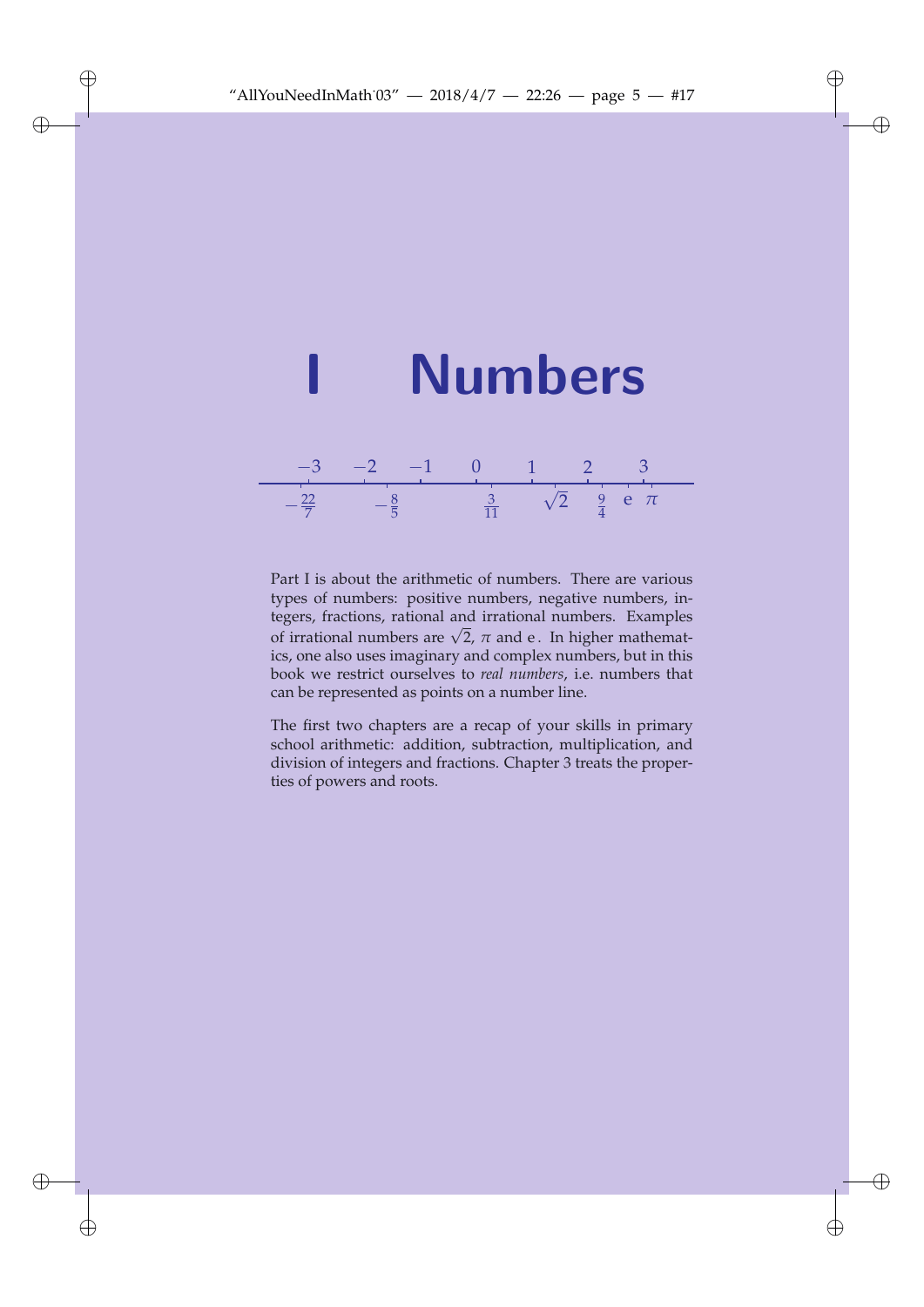Perform the following calculations:

| 1.1 |            | 1.2 |            |
|-----|------------|-----|------------|
| a.  | 873        | a.  | 9134       |
|     | 112        |     | 4319       |
|     | 1718       |     |            |
|     | 157        |     |            |
|     | 3461       | b.  | 4585       |
|     | $^+$       |     | 3287       |
|     |            |     |            |
| b.  | 1578       |     |            |
|     | 9553       | c.  | 7033       |
|     | 7218       |     | 1398       |
|     | 212        |     |            |
|     | 4139       |     |            |
|     | $^+$       |     |            |
|     |            |     |            |
| 1.3 | Calculate: | 1.4 | Calculate: |
|     |            |     |            |

| a. $34 \times 89$ | a. $354 \times 83$  |
|-------------------|---------------------|
| b. $67 \times 46$ | b. $67 \times 546$  |
| c. $61 \times 93$ | c. $461 \times 79$  |
| d. $55 \times 11$ | d. $655 \times 102$ |
| e. $78 \times 38$ | e. $178 \times 398$ |
|                   |                     |

Find the quotient and the remainder by using a long division:

| 1.5          |                  | 1.6              |  |
|--------------|------------------|------------------|--|
| a.           | 154:13           | a. $2334 : 53$   |  |
| $h_{-}$      | 435:27           | b. $6463 : 101$  |  |
|              | c. $631 : 23$    | c. $7682 : 59$   |  |
|              | d. $467:17$      | d. $6178:451$    |  |
|              | e. $780 : 37$    | e. $5811 : 67$   |  |
|              |                  |                  |  |
| 17           |                  | 1.8              |  |
| $a_{-}$      | 15457: 11        | a. $42334 : 41$  |  |
| b.           | 4534: 97         | b. $13467 : 101$ |  |
|              | c. $63321 : 23$  | c. $35641 : 99$  |  |
|              | d. $56467 : 179$ | d. $16155 : 215$ |  |
| $\mathbf{e}$ | 78620: 307       | e. 92183 : 83    |  |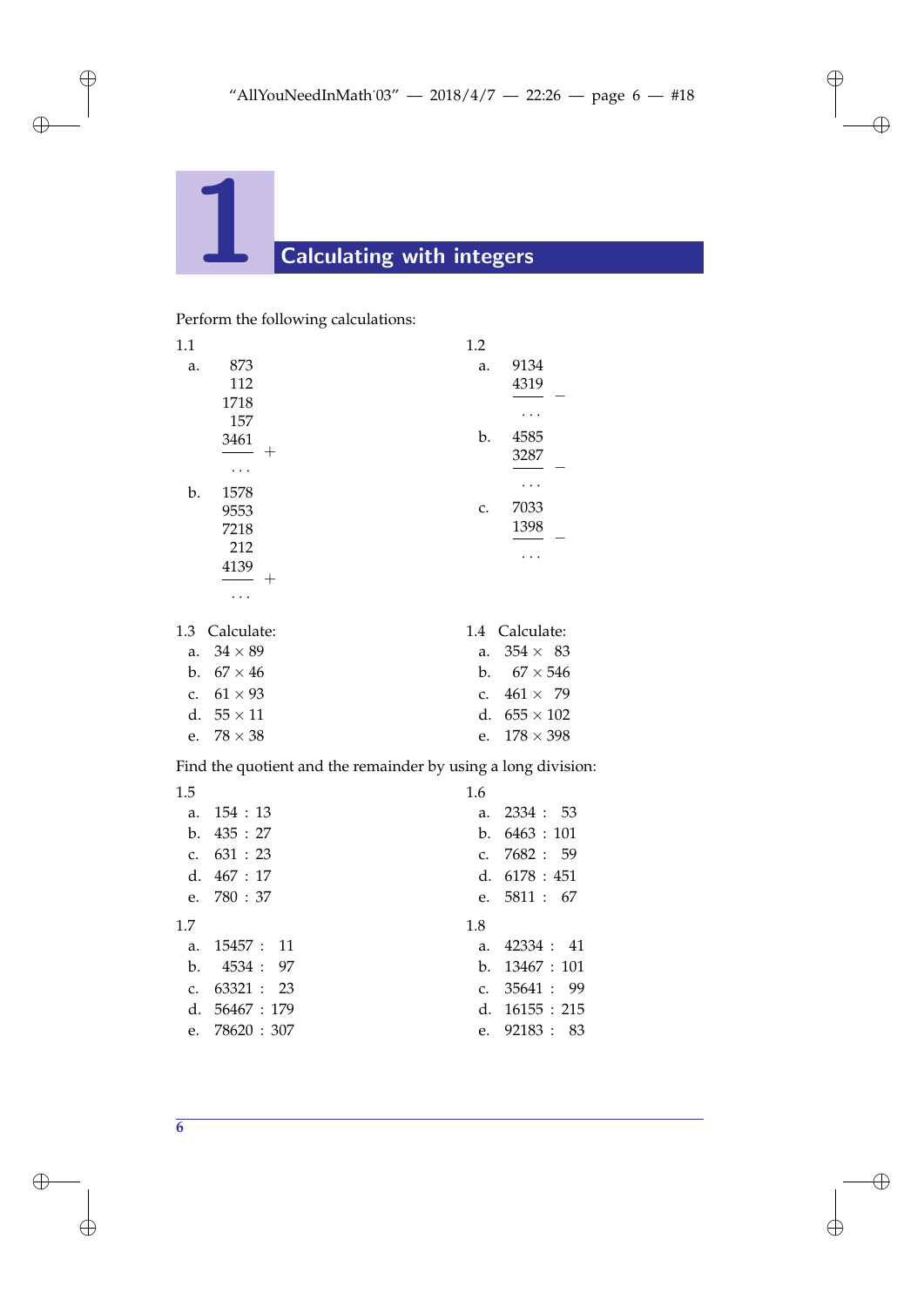$2249 \leftarrow$  quotient

 $5 \leftarrow$  remainder

| Addition, subtraction and multiplication                                                                                                                                                                                                                                                          |                                         |                      |                                             |
|---------------------------------------------------------------------------------------------------------------------------------------------------------------------------------------------------------------------------------------------------------------------------------------------------|-----------------------------------------|----------------------|---------------------------------------------|
| The sequence<br>$1, 2, 3, 4, 5, 6, 7, 8, 9, 10, 11, 12, \ldots$<br>enumerates the positive integers.<br>Every child learns to count in this way.<br>Addition, subtraction and multiplica-<br>tion with such numbers by hand are<br>learned in primary school. Examples<br>are given to the right. | 341<br>295<br>718<br>12<br>1431<br>2797 | 8135<br>3297<br>4838 | 431<br>728<br>3448<br>862<br>3017<br>313768 |

# Long division

Division by hand is done by *long division*. To the right, the long division for 83218 : 37, i.e. 83218 divided by 37, is shown. The *quotient* 2249 is constructed digit by digit, from left to right, above the dividend. Each digit of the quotient is positioned exactly above the corresponding product in the 'tail' of the calculation. The *remainder* 5 is found below, at the end of the calculation. The long division shows that

 $83218 = 2249 \times 37 + 5$ 

This can also be written as

$$
\frac{83218}{37} = 2249 + \frac{5}{37}
$$

The right-hand side is usually simplified to 2249 $\frac{5}{37}$ , which yields

$$
\frac{83218}{37} = 2249\frac{5}{37}
$$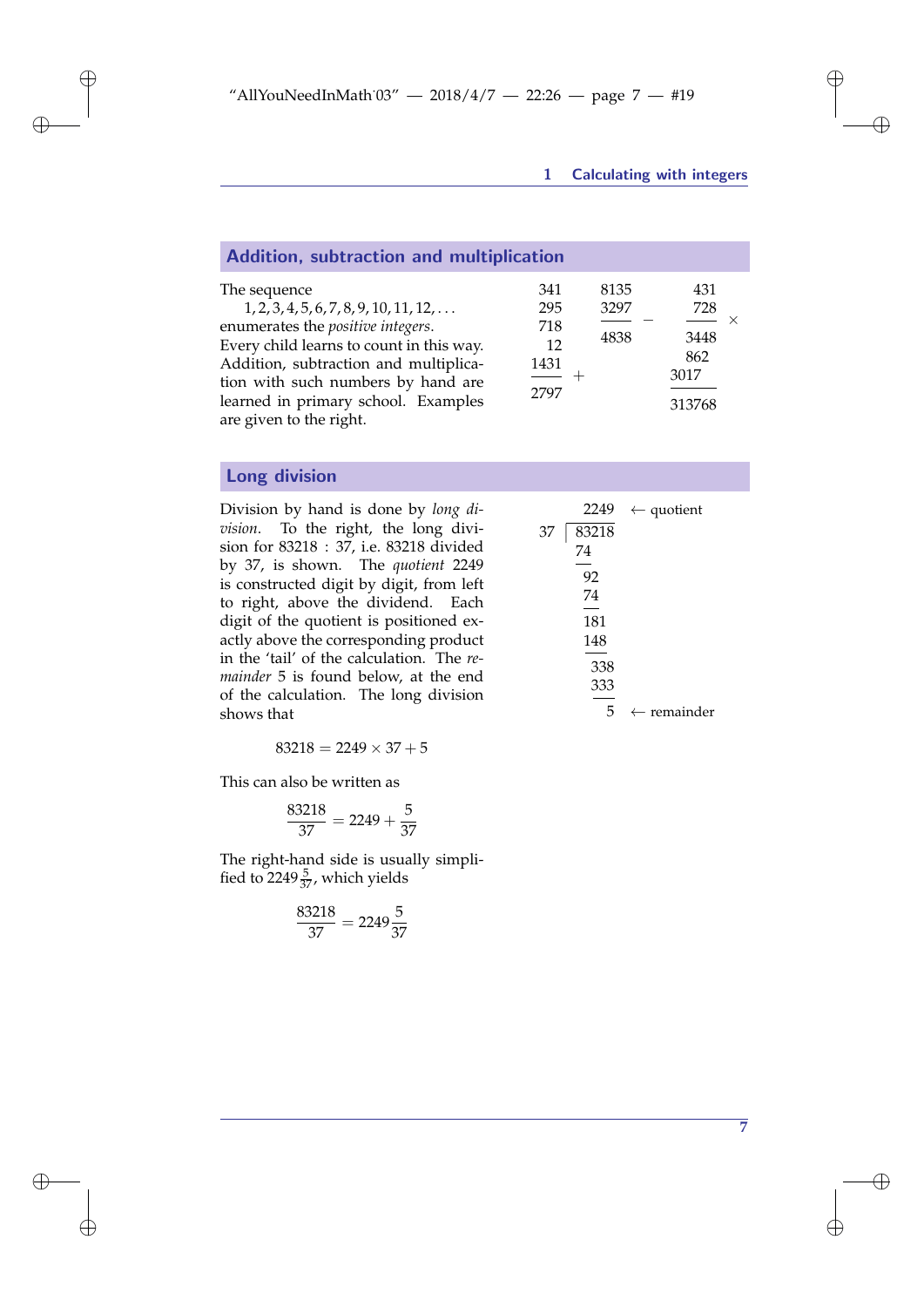Decompose the following numbers into prime factors:

| 1.9  |      | 1.10 |                    |
|------|------|------|--------------------|
| a.   | 24   | a.   | 288                |
| b.   | 72   | b.   | 1024               |
| c.   | 250  | c.   | 315                |
| d.   | 96   |      | d. 396             |
| e.   | 98   | e.   | 1875               |
| 1.11 |      | 1.12 |                    |
| a.   | 972  | a.   | 255                |
| b.   | 676  | b.   | 441                |
| c.   | 2025 | c.   | 722                |
| d.   | 1122 |      | d. 432             |
| e.   | 860  | e.   | 985                |
| 1.13 |      | 1.14 |                    |
| a.   | 2000 | a.   | your age in months |
| b.   | 2001 | b.   | your year of birth |
| c.   | 2002 | c.   | your PIN code      |
| d.   | 2003 |      |                    |
| e.   | 2004 |      |                    |

Find all divisors of the following numbers. Proceed accurately and systematically, since otherwise you risk missing a few. It is a good idea to write down the prime factorization of each number first.

| 1.15 |        | 1.16  |         |
|------|--------|-------|---------|
|      | a. 12  | a. 72 |         |
|      | b. 20  |       | b. 100  |
|      | c. 32  |       | c. 1001 |
|      | d. 108 |       | d. 561  |
| e.   | - 144  |       | e. 196  |
|      |        |       |         |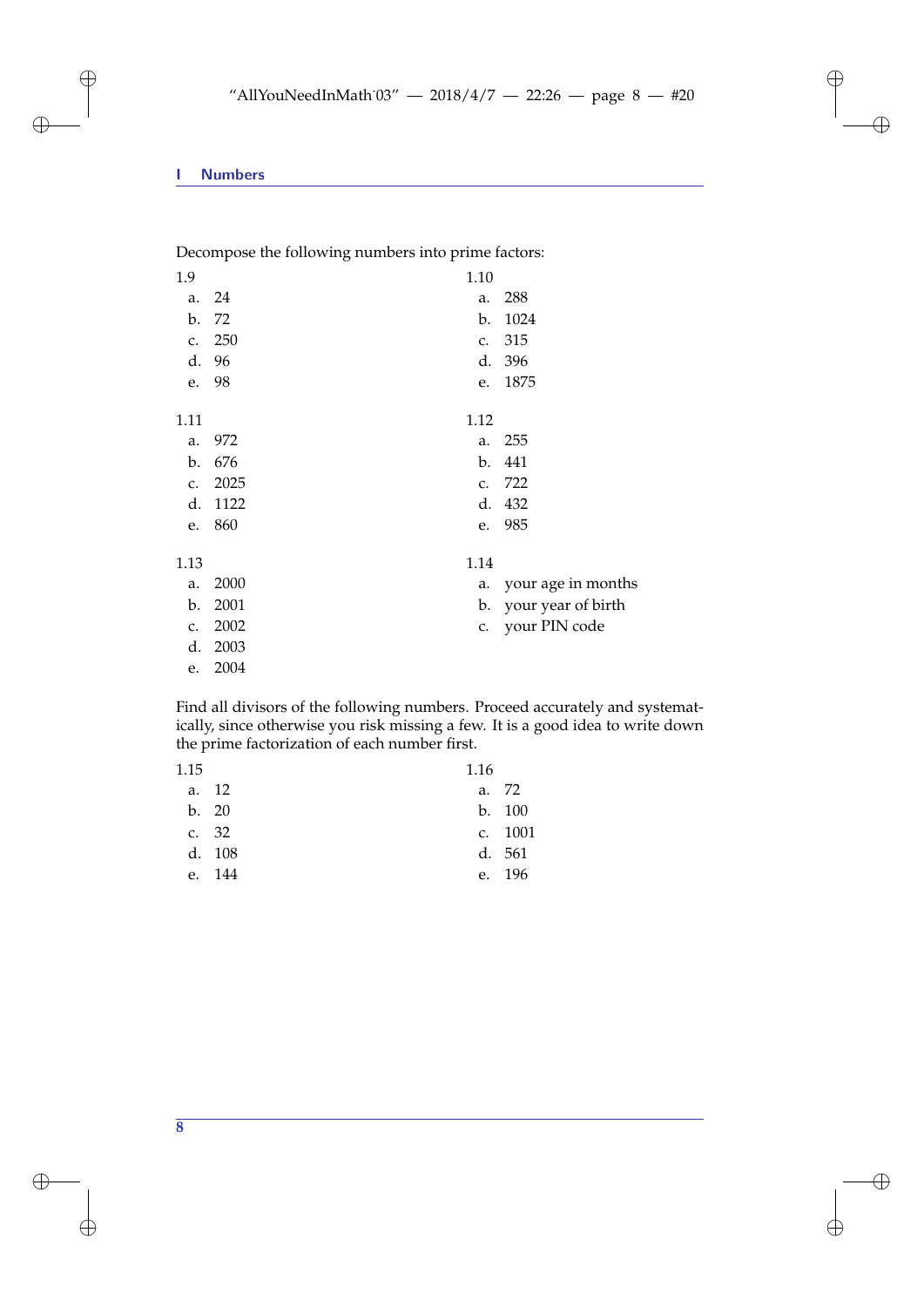### Divisors and prime numbers

Sometimes, a division yields a quotient without a remainder, i.e. with remainder 0. For instance,  $238: 17 = 14$ . This means that  $238 = 14 \times 17$ . The numbers 14 and 17 are called *divisors* of 238 and the notation  $238 = 14 \times 17$ is called a *decomposition into factors* or *factorization* of 238. The words 'divisor' and 'factor' are synonymous in this respect.

The divisor 14 itself can also be decomposed, namely as  $14 = 2 \times 7$ , but a further decomposition of 238 is not possible, since 2, 7 and 17 are *prime numbers*, i.e. numbers that cannot be decomposed into smaller factors. In this way, we have found the *prime factorization*  $238 = 2 \times 7 \times 17$ .

Since  $238 = 1 \times 238$  is also a decomposition of 238, the numbers 1 en 238 are divisors of 238. Every number has 1 and itself as divisor. The interesting, *proper* divisors, however, are the divisors that are greater than 1 and smaller than the number itself. The prime numbers are the numbers greater than 1 that have no proper divisors. The sequence of prime numbers starts as follows:

2, 3, 5, 7, 11, 13, 17, 19, 23, 29, 31, 37, 41, 43, 47, 53, 59, 61, 67, 71, 73, 79, . . .

Every integer greater than 1 can be decomposed into prime factors. To the right, examples are given of how to find such a *prime factorization* by systematically looking for bigger and bigger prime factors. Each time you find one, you divide by it and proceed with the quotient.

| 180                           | 585<br>3            | 3003<br>3            |
|-------------------------------|---------------------|----------------------|
| $\frac{90}{1}$                | 195                 | 1001                 |
|                               |                     | 143                  |
| $\frac{45}{15}$ $\frac{1}{5}$ | h<br>$\frac{13}{1}$ | 11<br>$\frac{13}{1}$ |
|                               | 13                  | 13                   |
| $\mathcal{F}$                 |                     |                      |
|                               |                     |                      |

You are done as soon as you end up with a quotient of 1. The prime factors are then collected on the right-hand side of the ladder. The three ladder diagrams yield the prime factorization:

$$
180 = 2 \times 2 \times 3 \times 3 \times 5 = 2^2 \times 3^2 \times 5
$$
  
\n
$$
585 = 3 \times 3 \times 5 \times 13 = 3^2 \times 5 \times 13
$$
  
\n
$$
3003 = 3 \times 7 \times 11 \times 13
$$

As shown, it is convenient to write prime factors that occur more than once in power notation:  $2^2 = 2 \times 2$  and  $3^2 = 3 \times 3$ . Some more examples are given below (you may construct the ladder diagrams for yourself):

$$
120 = 2 \times 2 \times 2 \times 3 \times 5 = 23 \times 3 \times 5
$$
  
\n
$$
81 = 3 \times 3 \times 3 \times 3 = 34
$$
  
\n
$$
48 = 2 \times 2 \times 2 \times 2 \times 3 = 24 \times 3
$$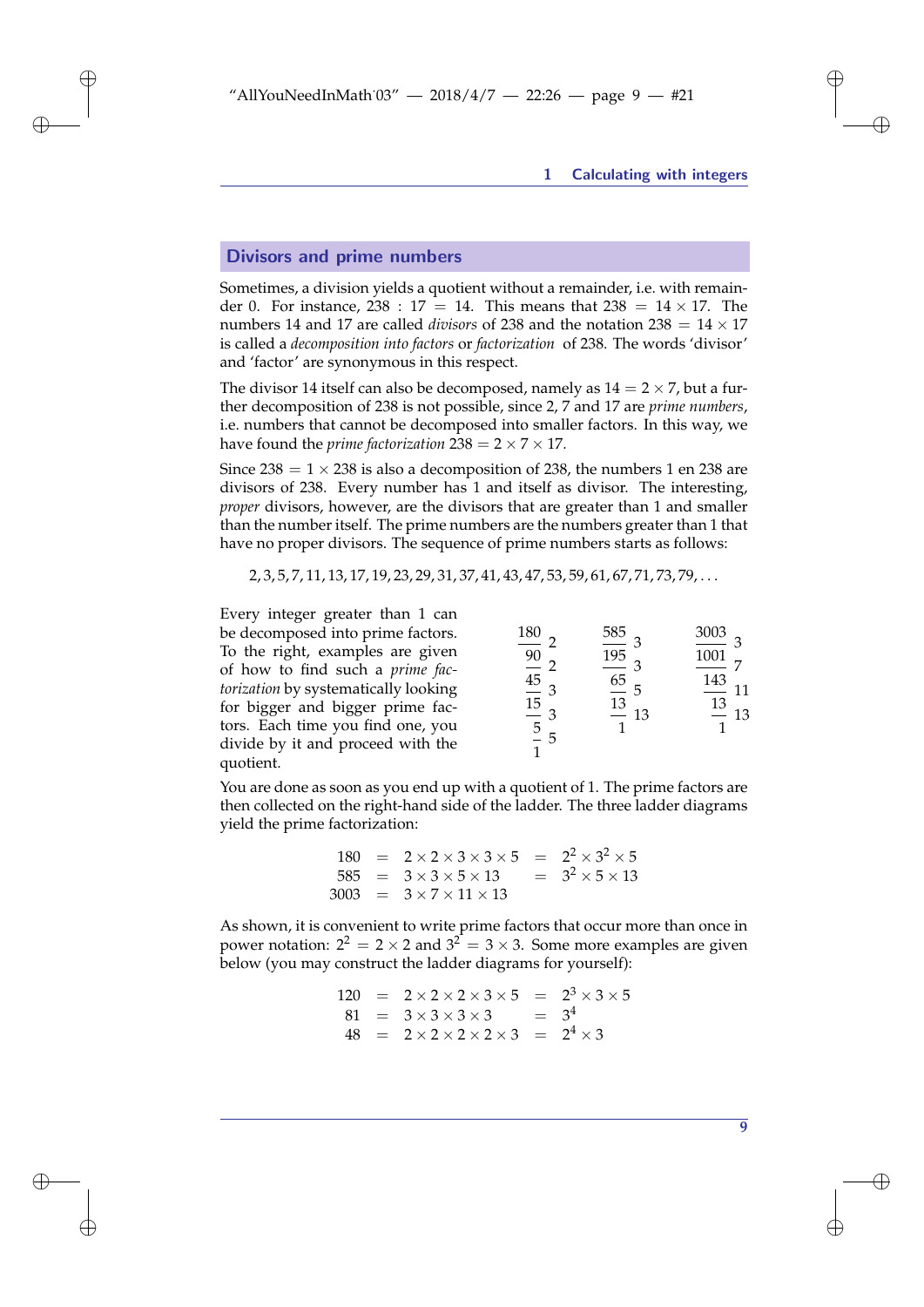Find the greatest common divisor (gcd) of:

1.17

- a. 12 and 30
- b. 24 and 84 c. 27 and 45
- d. 32 and 56
- e. 34 and 85
- 
- 1.19
	- a. 1024 and 864
	- b. 1122 and 1815
	- c. 875 and 1125
	- d. 1960 and 6370
	- e. 1024 and 1152

### Find the least common multiple (lcm) of:

| 1 21 |                  | 1 22 |                    |
|------|------------------|------|--------------------|
|      | a. 12 and 30     |      | a. 52 and 39       |
|      | $h. 27$ and 45   |      | b. $64$ and $80$   |
|      | c. $18$ and $63$ |      | c. 144 and 240     |
|      | d. $16$ and $40$ |      | d. $169$ and $130$ |
|      | e. 33 and 121    |      | e. 68 and 51       |
|      |                  |      |                    |

## 1.23

- a. 250 and 125
- b. 144 and 216 c. 520 and 390
- d. 888 and 185
- e. 124 and 341

# Find the gcd and the lcm of:

#### 1.25

- a. 9, 12 and 30
- b. 24, 30 and 36
- c. 10, 15 and 35
- d. 18, 27 and 63
- e. 21, 24 and 27

#### 1.24

- a. 240 and 180
- b. 276 and 414
- c. 588 and 504
- d. 315 and 189
- e. 403 and 221

### 1.26

- a. 28, 35 and 49
- b. 64, 80 and 112
- c. 39, 52 and 130
- d. 144, 168 and 252
- e. 189, 252 and 315

**10**

- a. 1243 and 1244 b. 1721 and 1726 c. 875 and 900
	- d. 1960 and 5880 e. 1024 and 2024

1.18

1.20

a. 45 and 225 b. 144 and 216 c. 90 and 196 d. 243 and 135 e. 288 and 168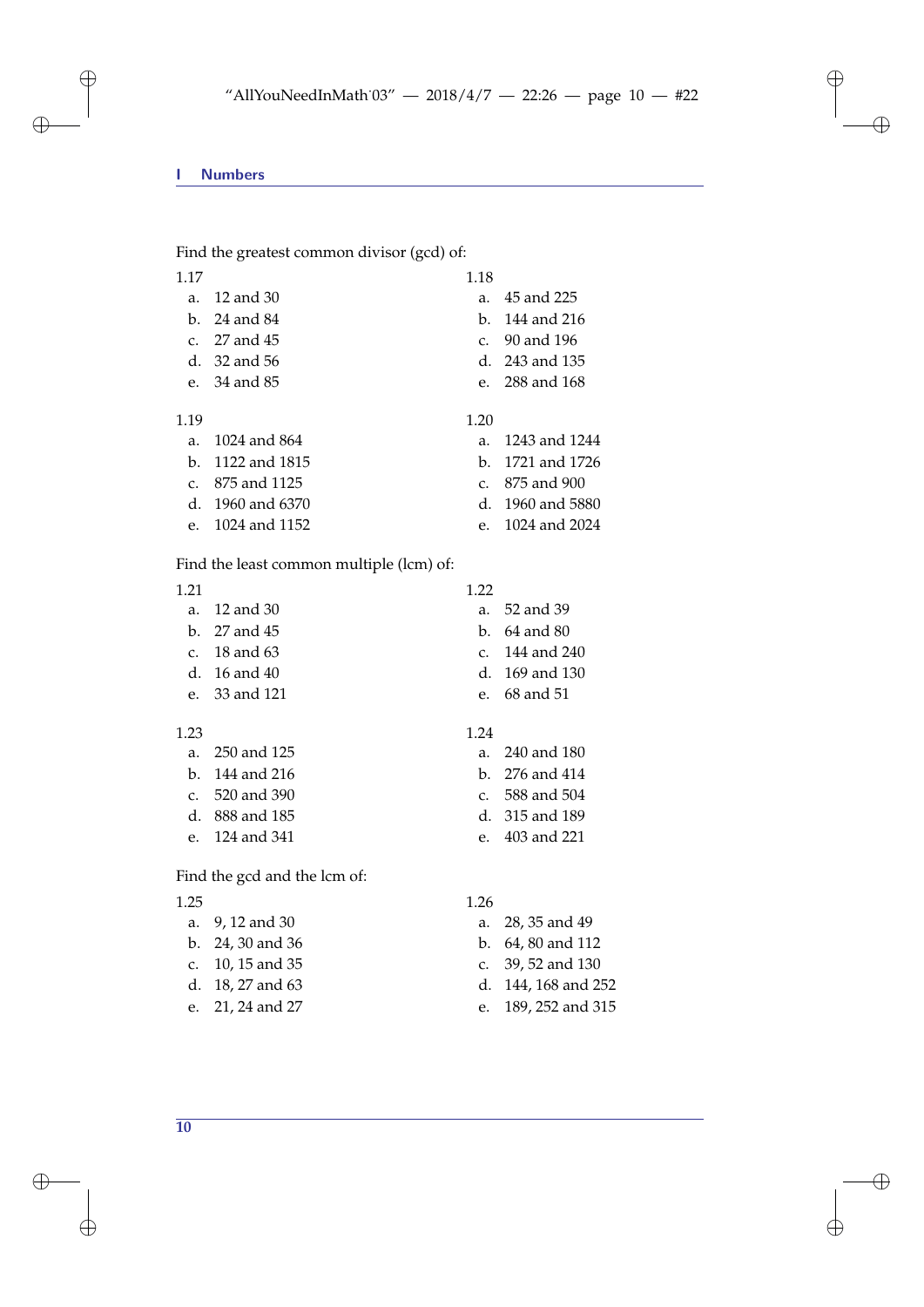#### The gcd and the lcm

Two numbers can have common divisors. The *greatest common divisor* (gcd) is of particular interest. If the decomposition into prime factors of both numbers is known, their gcd can be found immediately. For instance, on page 9 we calculated the following prime factorizations:

$$
180 = 22 \times 32 \times 5 \n585 = 32 \times 5 \times 13 \n3003 = 3 \times 7 \times 11 \times 13
$$

From this we see that

$$
gcd(180, 585) = gcd(2^2 \times 3^2 \times 5, 3^2 \times 5 \times 13) = 3^2 \times 5 = 45
$$
  
\n
$$
gcd(180, 3003) = gcd(2^2 \times 3^2 \times 5, 3 \times 7 \times 11 \times 13) = 3
$$
  
\n
$$
gcd(585, 3003) = gcd(3^2 \times 5 \times 13, 3 \times 7 \times 11 \times 13) = 3 \times 13 = 39
$$

The *least common multiple* (lcm) of two numbers is the smallest number that is a multiple of both numbers. In other words, it is the smallest number that may be divided without a remainder by both numbers. The lcm can also be found immediately, based on the prime factorizations of the numbers. For instance:

$$
lcm(180,585) = lcm(22 × 32 × 5, 32 × 5 × 13) = 22 × 32 × 5 × 13 = 2340
$$

A convenient property of the gcd and the lcm of two numbers is the fact that, when they are multiplied, their product equals the product of the two numbers. For instance:

$$
gcd(180, 585) \times lcm(180, 585) = 45 \times 2340 = 105300 = 180 \times 585
$$

The gcd and the lcm can also be calculated for more than two numbers, based on their prime factorizations. For instance:

$$
gcd(180, 585, 3003) = 3
$$
  
lcm(180, 585, 3003) =  $2^2 \times 3^2 \times 5 \times 7 \times 11 \times 13 = 180180$ 

#### A smart idea

There is a method to calculate the gcd of two numbers without prime factorization. In many cases, this method is much faster. The basic idea is that the gcd of two numbers is also a divisor of their difference. (Do you know why?)

For instance,  $gcd(4352, 4342)$  must also be a divisor of  $4352 - 4342 = 10$ . The number 10 only has the prime factors 2 and 5. Obviously, 5 is not a common divisor of both numbers, but 2 is, so we have  $gcd(4352, 4342) = 2$ . If you are smart, you may save yourself lots of time using this idea!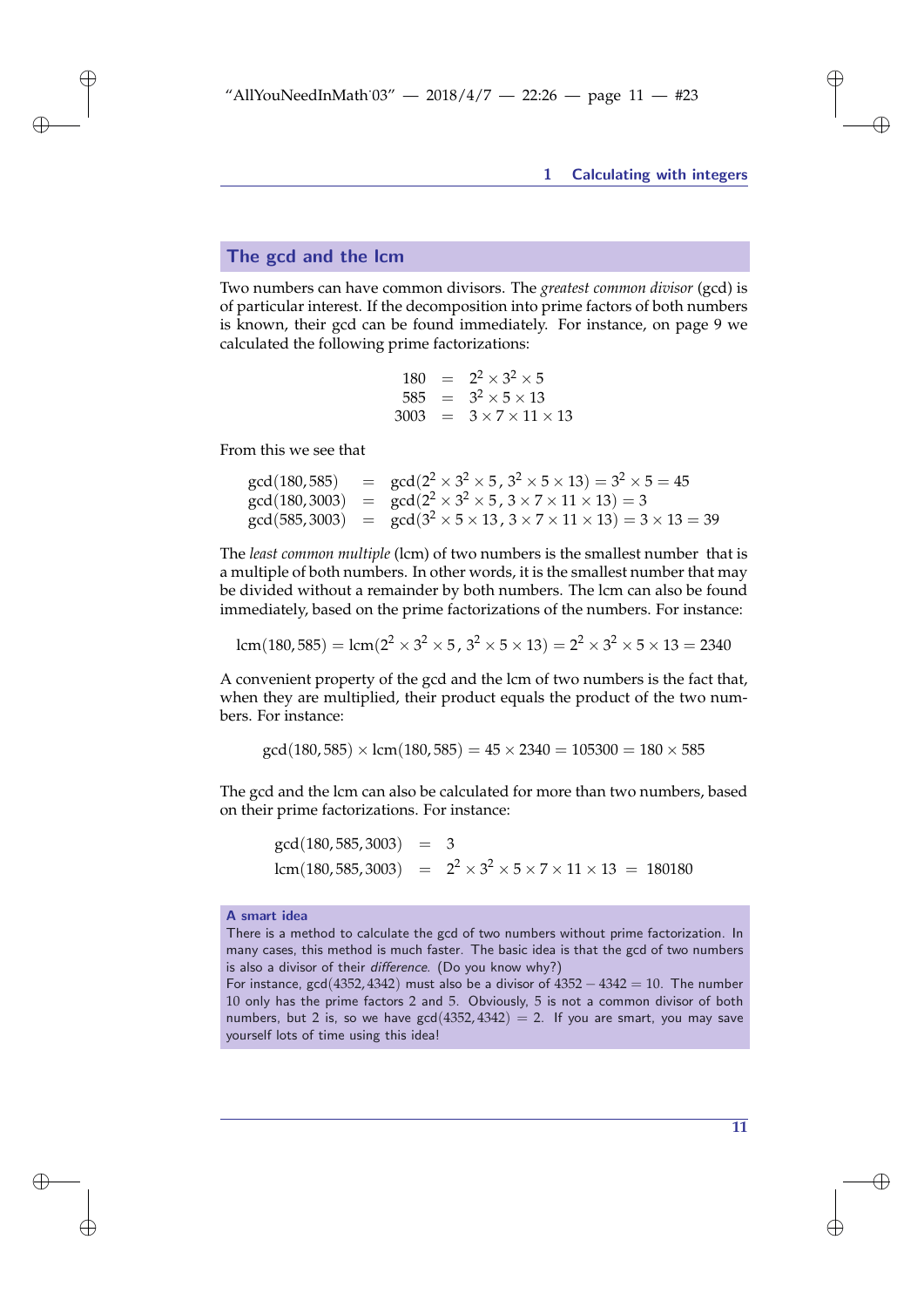

| 2.1 | Simplify:       |    | 2.2 Simplify:           |    | 2.3 Write with common                           |
|-----|-----------------|----|-------------------------|----|-------------------------------------------------|
| a.  | $\frac{15}{20}$ | a. | 60<br>$\overline{144}$  | a. | denominator:<br>$\frac{1}{3}$ and $\frac{1}{4}$ |
| b.  | $\frac{18}{45}$ | b. | 144<br>$\overline{216}$ | b. | $\frac{2}{5}$ and $\frac{3}{7}$                 |
| c.  | $rac{21}{49}$   | c. | $\frac{135}{243}$       | c. | $rac{4}{9}$ and $rac{2}{5}$                     |
| d.  | $\frac{27}{81}$ | d. | 864<br>1024             | d. | $\frac{7}{11}$ and $\frac{3}{4}$                |
| e.  | $\frac{24}{96}$ | e. | $\frac{168}{288}$       | e. | $rac{2}{13}$ and                                |

2.4 Write with common denominator: 2.5 Write with common denominator: 2.6 Write with common denominator:

| enominator:                          | denominator:                                         | denominator:                                          |
|--------------------------------------|------------------------------------------------------|-------------------------------------------------------|
| a. $\frac{1}{6}$ and $\frac{1}{9}$   | a. $\frac{1}{3}$ , $\frac{1}{4}$ and $\frac{1}{5}$   | a. $\frac{2}{27}$ , $\frac{5}{36}$ and $\frac{5}{24}$ |
| b. $\frac{3}{10}$ and $\frac{2}{15}$ | b. $\frac{2}{3}$ , $\frac{3}{5}$ and $\frac{2}{7}$   | b. $\frac{7}{15}$ , $\frac{3}{20}$ and $\frac{5}{6}$  |
| c. $\frac{3}{8}$ and $\frac{5}{6}$   | c. $\frac{1}{4}$ , $\frac{1}{6}$ and $\frac{1}{9}$   | c. $\frac{4}{21}$ , $\frac{3}{14}$ and $\frac{7}{30}$ |
| d. $\frac{5}{9}$ and $\frac{7}{12}$  | d. $\frac{2}{10}$ , $\frac{1}{15}$ and $\frac{5}{6}$ | d. $\frac{4}{63}$ , $\frac{5}{42}$ and $\frac{1}{56}$ |
| e. $\frac{3}{20}$ and $\frac{1}{8}$  | e. $\frac{5}{12}$ , $\frac{7}{18}$ and $\frac{3}{8}$ | e. $\frac{5}{78}$ , $\frac{5}{39}$ and $\frac{3}{65}$ |

Determine which of the given fractions is the greatest by writing them with a common denominator:

| 2.7 |                                        | 2.8 |                                        |
|-----|----------------------------------------|-----|----------------------------------------|
|     | a. $\frac{5}{18}$ and $\frac{6}{19}$   |     | a. $\frac{4}{7}$ and $\frac{2}{3}$     |
|     | b. $\frac{7}{15}$ and $\frac{5}{12}$   |     | b. $\frac{14}{85}$ and $\frac{7}{51}$  |
|     | c. $\frac{9}{20}$ and $\frac{11}{18}$  |     | c. $\frac{26}{63}$ and $\frac{39}{84}$ |
|     | d. $\frac{11}{36}$ and $\frac{9}{32}$  |     | d. $\frac{31}{90}$ and $\frac{23}{72}$ |
|     | e. $\frac{20}{63}$ and $\frac{25}{72}$ |     | e. $\frac{37}{80}$ and $\frac{29}{60}$ |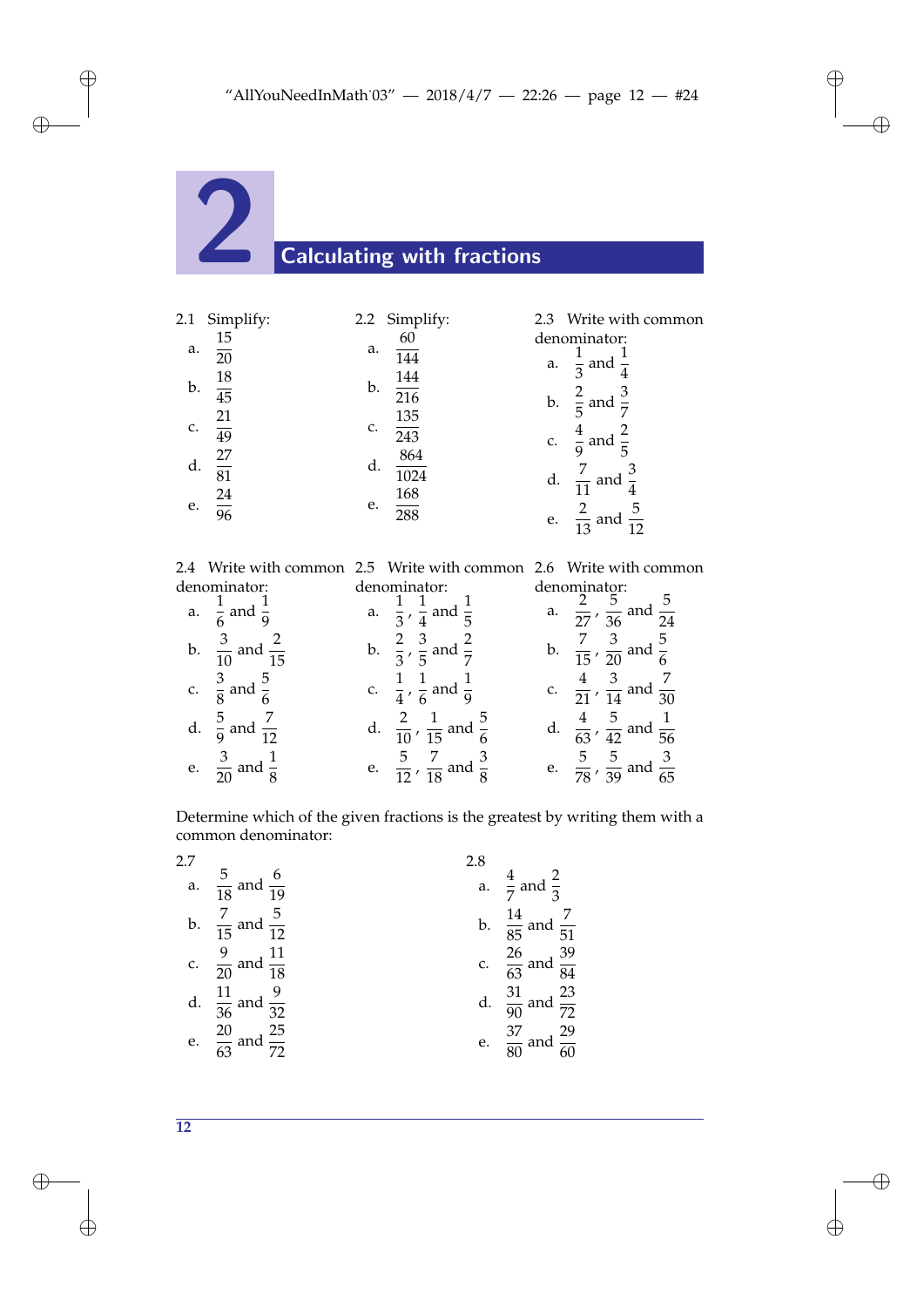#### Rational numbers

The sequence  $\ldots$ ,  $-3$ ,  $-2$ ,  $-1$ , 0, 1, 2, 3,  $\ldots$  is the sequence of all integer numbers. The *number line* drawn below is a geometric representation of this sequence.

−3 −2 −1 0 1 2 3

The *rational numbers*, i.e. the numbers that can be written as a fraction, also have their place on the number line. The number line below shows some rational numbers.

$$
\begin{array}{ccccccccc}\n-3 & -2 & -1 & 0 & 1 & 2 & 3 \\
\hline\n-22 & & -\frac{8}{5} & & \frac{3}{11} & & \frac{5}{3} & & \frac{28}{9}\n\end{array}
$$

A fraction contains two integers, the *numerator* and the *denominator*, separated by a horizontal line or a slanting line. For example, in the fraction  $\frac{28}{6}$  the numerator is 28 and the denominator is 6. The denominator of a fraction cannot be zero. A rational number is a number that can be written as a fraction, but this notation is not unique: if you multiply the numerator and denominator by the same integer (not equal to 0) or divide both by a common factor greater than 1, this does not change its place on the number line. For instance:

$$
\frac{28}{6} = \frac{14}{3} = \frac{-14}{-3} = \frac{70}{15}
$$

Fractions like  $\frac{-5}{3}$  and  $\frac{22}{-7}$  are usually written as  $-\frac{5}{3}$  and  $-\frac{22}{7}$ , respectively. Integers can also be written as fractions, e.g.  $7 = \frac{7}{1}$ ,  $-3 = -\frac{3}{1}$  and  $0 = \frac{0}{1}$ . This shows that integers are rational numbers as well.

Dividing the numerator and the denominator of a fraction by the same factor is called *simplifying* the fraction. For instance,  $\frac{28}{6}$  may be simplified to  $\frac{14}{3}$ by dividing both the numerator and denominator by 2. A fraction is called *irreducible* or *in lowest terms* if the greatest common divisor (gcd) of the numerator and denominator equals 1. Thus,  $\frac{14}{3}$  is in lowest terms, while  $\frac{28}{6}$  is not. Every fraction can be written in lowest terms by dividing the numerator and denominator by their gcd.

Two fractions always can be rewritten with a common denominator. For instance,  $\frac{4}{15}$  and  $\frac{5}{21}$  can be written with a common denominator  $15 \times 21 = 315$ since  $\frac{4}{15} = \frac{84}{315}$  and  $\frac{5}{21} = \frac{75}{315}$ . But taking the least common multiple (lcm) of the denominators, in this case lcm(15, 21) = 105, yields the simplest fractions with a common denominator, namely  $\frac{28}{105}$  and  $\frac{25}{105}$ .